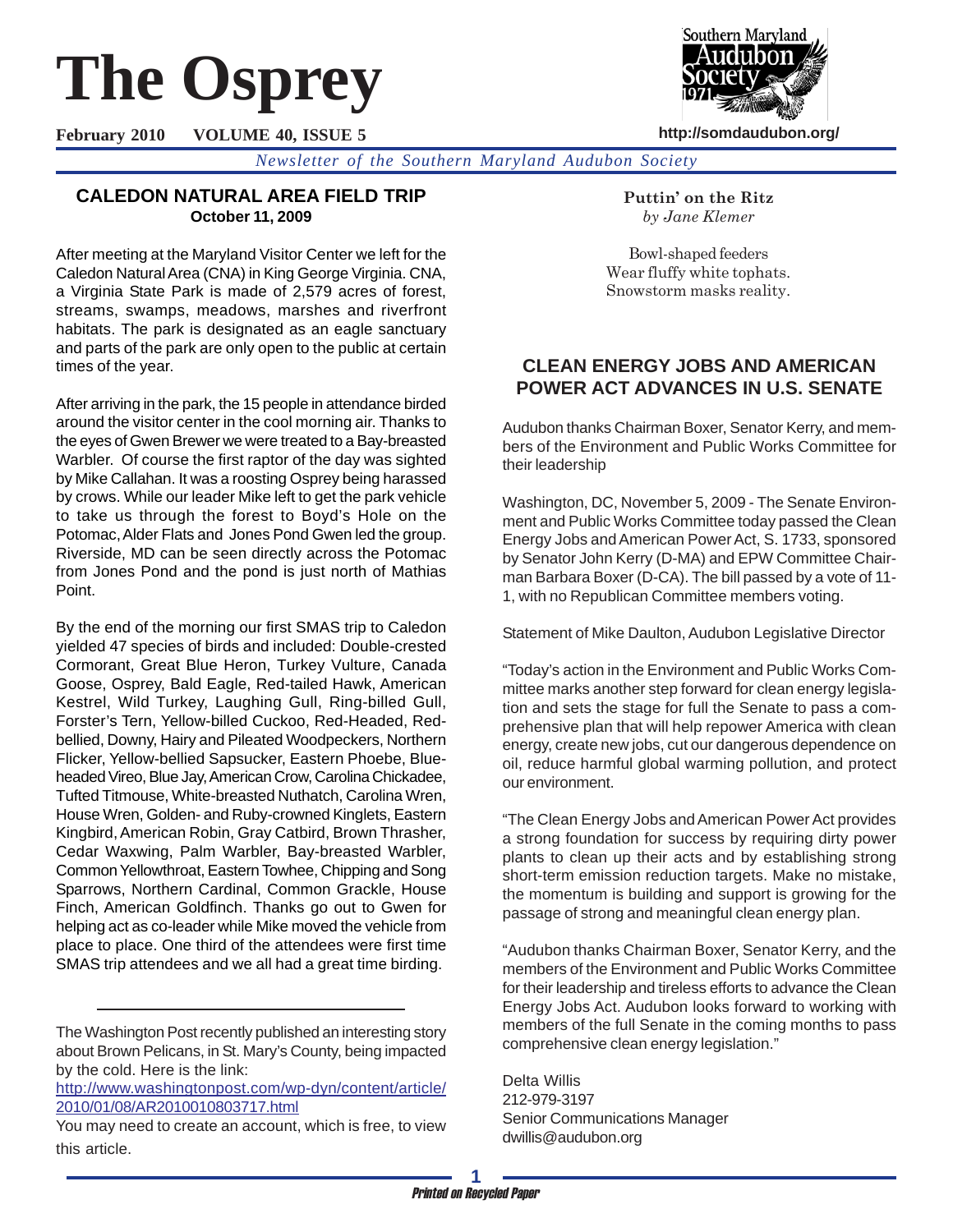## **SCIENCE REVEALS THE MESSAGE FROM THE BIRDS**

Each year for more than a century, dedicated volunteers have braved snow, wind, rain and ice to record the number and location of North American birds. The carefully organized and compiled observations of tens of thousands of Citizen Scientists participating in Audubon's annual Christmas Bird Count have grown to form the world's longest uninterrupted repository of bird population information. Analyses of its data have time after time revealed important trends, alerting America to perils and opportunities with implications far beyond avian well-being. Birds are well-known barometers of environmental health. Changes in their condition can warn of threats to habitats and natural systems critical to all life on earth. Like canaries in a coal mine, they can alert us to danger. And, if we heed their warnings, caring for the birds can help us protect ourselves and the future of the world we share.

Amid mounting concerns over accelerating global climate change, Audubon looked to the birds to determine if and how these sensitive creatures might be responding to changes here in the continental U.S. Birders have long reported surprising sightings of species far north of expected ranges. But are the reports significant? If so, are they connected to documented changes in our climate? Analyses of four decades of Christmas Bird Count data provide some answers. The results confirm what bird lovers have long suspected. Findings summarized in the pages that follow offer a look at forty years of change, a peek at what the future likely holds in one part of our nation, and an urgent message.

#### **Birds On The Move Show Significant Changes Underway**

Analysis of four decades of Christmas Bird Count observations reveal that birds seen in North America during the first weeks of winter have moved dramatically northward—toward colder latitudes—over the past four decades. Significant northward movement occurred among 58% of the observed species—177 of 305. More than 60 moved in excess of 100 miles north, while the average distance moved by all studied species—including those that did not reflect the trend—was 35 miles northward.

There was also movement inland, from warmer coastal states into areas not long accustomed to winter temperatures suitable for their new arrivals.

The analysis found these trends among nearly every type of species; their sheer numbers and variety pointing to a powerful common force contributing to the movements.

For the rest of the report as well as associated graphics, please go to the following web link: http://tinyurl.com/a9unsg

or if you want to try the long link:

http://www.audubon.org/news/pressroom/bacc/pdfs/ Birds%20and%20Climate%20Report.pdf

# **SECOND BREEDING SEASON FOR SOME MIGRATORY SONGBIRDS**

### **from the Bird Studies Canada Newsletter**

26 October 2009 – Researchers studying migratory songbirds on stopover in the lowland thorn forests of coastal western Mexico in three consecutive summers (2005-2007) have documented a second breeding season during these birds' annual cycle. This discovery – a first for New World migrants on southward migration – was observed in five species [editor's note, birds in bold are of local interest]: the **Yellow-billed Cuckoo**, **Orchard Oriole**, Hooded Oriole, **Yellow-breasted Chat**, and Cassin's Vireo. There was evidence that the birds had already bred earlier in the year at their known breeding territories farther north in Canada and the U.S., before breeding again in Mexico on their way to their southern wintering grounds in Central and South America.

The paper "Migratory Double Breeding in Neotropical Migrant Birds" was co-authored by the University of Washington's Sievert Rohwer and Vanya Rohwer, and Keith Hobson of Environment Canada (and Chair of Bird Studies Canada's National Science Advisory Council). The article provides evidence of dual breeding ranges for these birds, and considers implications for the conservation of these species.

For more information, view the abstract on the Proceedings of the National Academy of Sciences website

(http://www.pnas.org/content/106/45/ 19050.abstract?sid=02ad6d52-1fdc-400d-b4a4- 86b68ce6d442 or http://tinyurl.com/yap56ml ),

or read a more detailed release about the article on the ScienceDaily website

(http://www.sciencedaily.com/releases/2009/10/ 091026152806.htm or http://tinyurl.com/ygrsswx ).

> **Seasonal Work** *by Jane Klemer*

Scarecrow in snowtime Hangs forlorn, alone, unemployed. This, too, will pass.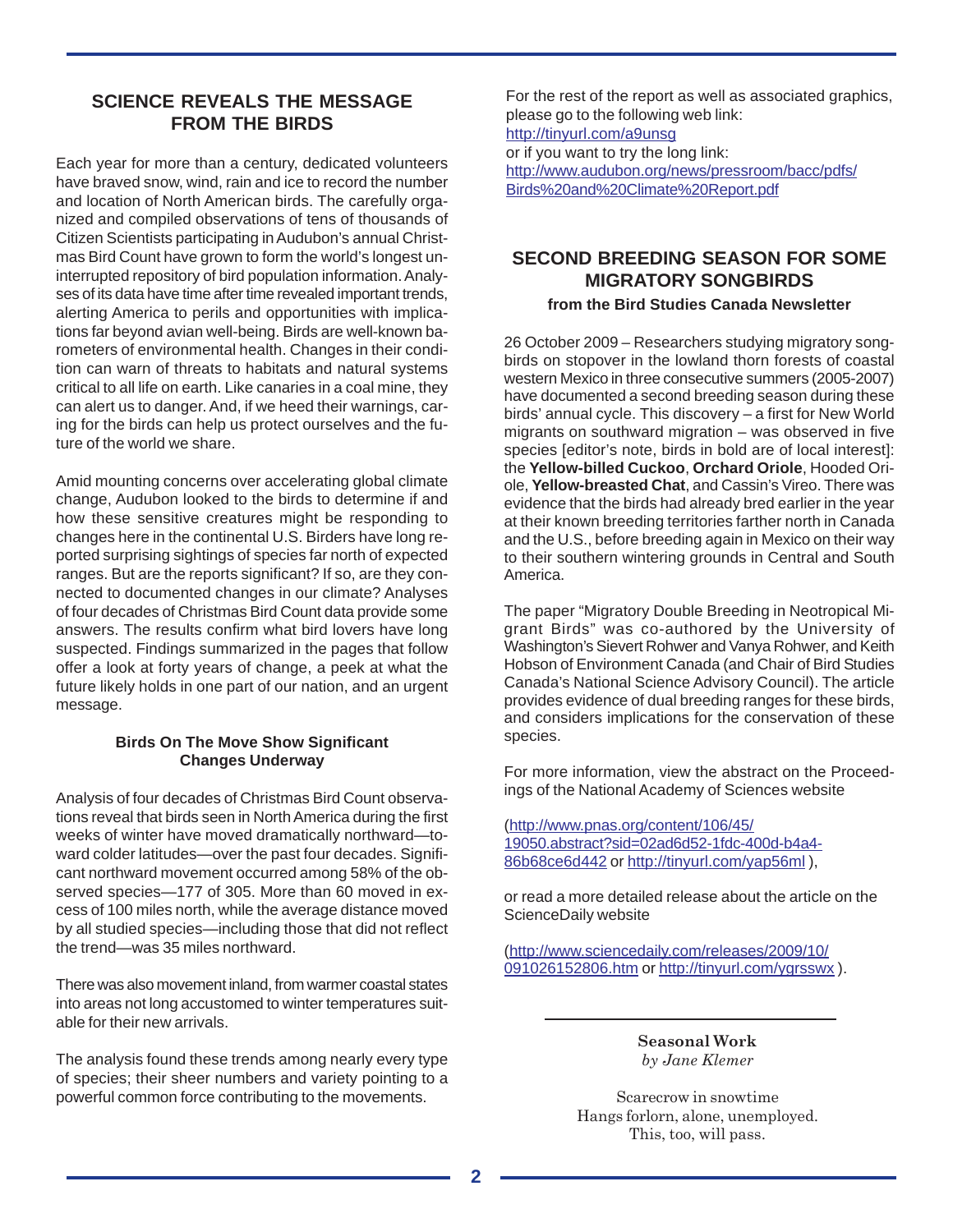## **POINT LOOKOUT CBC 2009**

*by Bob Boxwell*

It was not an auspicious start to the 2009 Christmas Bird Count season. The previous Sunday's count had been cancelled due to the blizzard and rescheduled to the 27<sup>th</sup>. Unfortunately some of the people who count for PLO would not be available, several others were on vacation (I HATE being the count stuck with the second weekend) and a last minute sick call, left us with a mere dozen birders. To top things off, we birded in the fog for most of the day.

All of this led to one of the quieter counts with 82 species and under 12,000 individuals. After a good variety of waterfowl on 2008 we were back to the more typical pattern with most of the puddle ducks missing (we almost missed Mallards!) and the diving ducks were pretty scare in variety and numbers. Due to the frozen turf shorebirds and long-legged waders were nearly nonexistent (Sanderlings and a few Killdeer and Great Blue Herons). The hawks and owls were few with both species and numbers way down. The conditions were not conducive to sparrows viewing either. Four of the eight species tallied were represented by single digits. Last year was a bonanza of rare and unusual finds. Karma came around and we were pretty much skunked on all of the goodies from 2008.

But still it's is a delight to see Common Goldeneye, scaup, Surf Scoters, and Bufflehead out of your car window. Finding Ruddy ducks and Hooded Mergansers and seeing an American Kestrel work the field make the day worthwhile. I would like to thank all the people who went out and did the hard work of finding all our birds. Please come back and join us for 2010 and bring some friends! Thank you to my parents for proving the location for our tally rally once again. And everybody's special thanks go to my wife for another delicious spaghetti and meatball dinner. Please, please, please, please, please, consider helping the Point Lookout count for 2010. We have great territories, great birds, a great dinner, and way too few counters!

This year's Great Backyard Bird Count (GBBC) is scheduled for Presidents' Day Weekend (February 12 – 15). Please save these dates!

For those of you not familiar with the GBBC, it's led by the National Audubon Society and the Cornell Lab of Ornithology, and it provides an opportunity for people of all ages to learn about birds and the environment we share. Visit www.birdcount.org for more information.

## **PARTICIPATE IN THE SECOND ANNUAL RUSTY BLACKBIRD BLITZ!**

Populations of Rusty Blackbirds are crashing! Their numbers have plummeted by as much as 88-98% over the last few decades, according to data gathered between 1966 and 2006 for the North American Breeding Bird Survey and Christmas Bird Count. A species that was once considered to be abundant is rapidly disappearing before our eyes. Your observations can help save this species by arming scientists with critical information about its ecology. The Rusty Blackbird Working Group has developed the Rusty Blackbird Blitz, a winter survey whose goal is to count Rusty Blackbirds range-wide just prior to spring migration. From 30 January - 15 February, search for Rusty Blackbirds in your area and report your observations to eBird.

## **When?**

30 January - 15 February, 2010. This is when Rusty Blackbirds become easier to find ( males sing!) and the population is relatively sedentary.

## **What?**

During a single 17-day period, volunteers will search for Rusty Blackbirds (particularly flocks or concentrations) in any potentially suitable locations or habitats. We will revisit areas of concentration in the future to determine if they are indeed Rusty Blackbird hotspots.

## **Why?**

Rusty blackbird populations have fallen steeply, with estimates of an 85-99% population drop over the past 40 years. Although no one knows the cause for this alarming decline, winter habitat loss and degradation are likely candidates. Rusties are getting scarce and patchy in their winter distribution, making it difficult to focus the research and management we need to save the species.

Once you've collected the data, visit eBird (www.eBird.org) to submit your observations, and choose "Rusty Blackbird Blitz" as the protocol choice on the data entry pages. Note: **It's important to submit your observations even if you didn't find rusty blackbirds!** Negative data are incredibly valuable and tell us a lot if you specifically went out searching for Rusty Blackbirds and did not find any.



*Credit: Robin Corcoran/USFWS*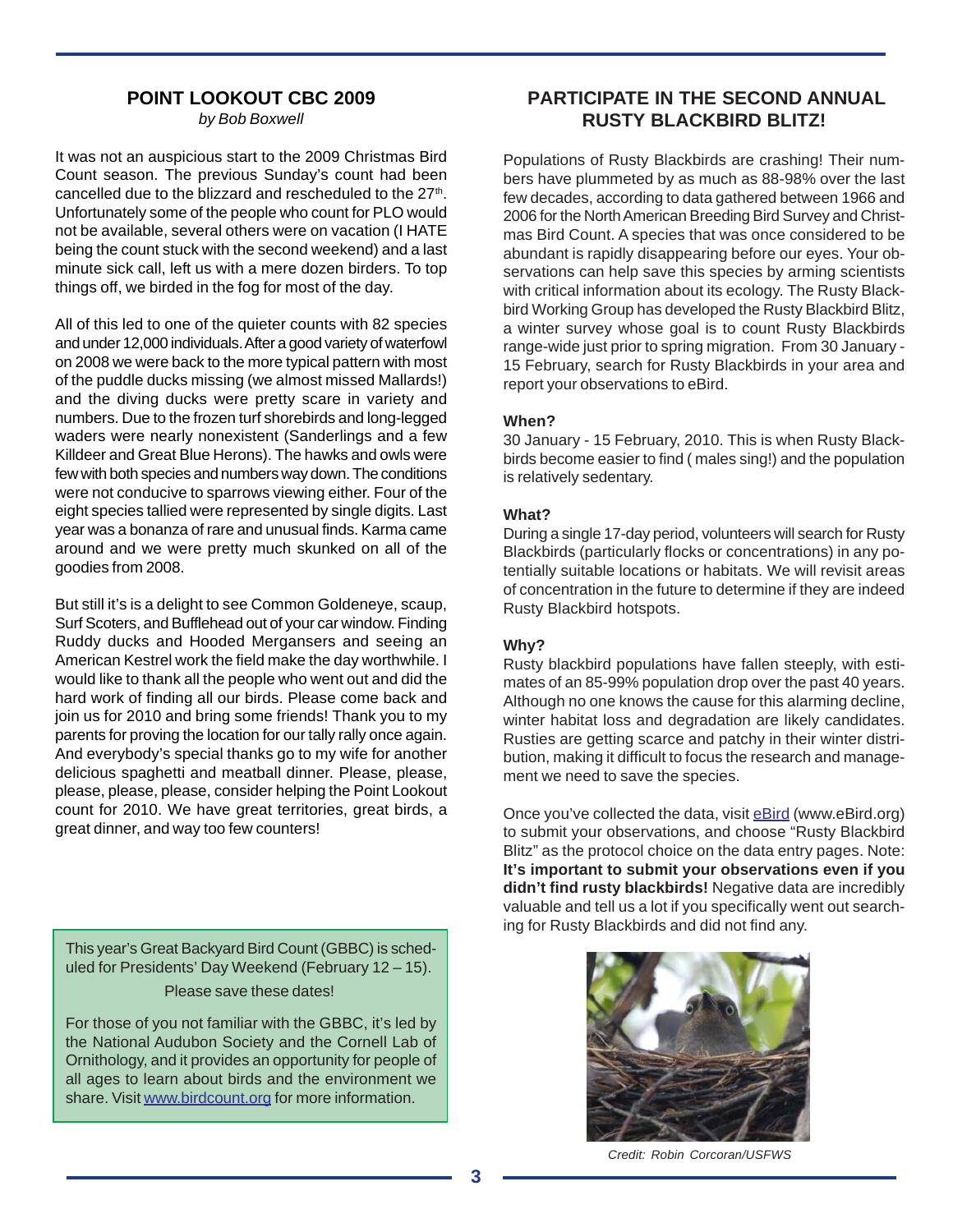**Truce/Strange Bedfellows** *by Jane Klemer*

This sleety day All species feed together. Adversity breeds trust.

#### **WELCOME, NEW** *LIFE* **CHAPTER MEMBER!**

June Jones, Accokeek

#### **WELCOME, NEW MEMBERS!**

Kathy Babiak, Port Tobacco Suzin Bailey, La Plata Clint Berry, Waldorf Lynne Blake-Hedges, Port Tobacco Jerry & Cheri Brady, Pt Tobacco Martin Burless Jr, Dunkirk Faye Cales, Waldorf James Cleaveland, Fort Washington Lawrence Cooke, Hollywood Janet Dunn, California Mr. & Mrs. J. Edwards, Leonardtown Cassandra Egloff, Oxon Hill Joyce Ferguson, Waldorf Janet Garlick, Waldorf Andre Gerard, Bel Alton Scott Hangey, Waldorf Terry Hedrick, Cobb Island Sharon Hulett, Huntingtown Katie Kangas, California Joseph Kernan, Prince Frederick Edward McDevitt, Solomons Betty Miller, Temple Hills Fred Milllhiser, Avenue Mark Mueller, Lexington Park Shirley Nowottnick, Prince Frederick John Pugh, Chesapeake Beach Harrison & Ann Robrecht, Ridge Mary Rolape, Bushwood Sue Roth, Waldorf Betty Lou Ryan, Bryans Road Sharon Stanley, Lexington Park Jane Strnad, Clinton Margaret Schmid, Accokeek Bill Upton,Huntingtown Paul Warren, Lusby Richard Walsh, North Beach Judy Watkins-Hope, Fort Washington Casey Wojnar, Waldorf Ryan Wolfe, Leonardtown Ed & Gail Yatty, La Plata

## **FOSTER PARENTS NEEDED**



Southern Maryland Audubon Society sponsors the banding of nestling birds of prey, or raptors, with serially numbered aluminum bands in cooperation with the Bird Banding Laboratory of the U. S. Department of the Interior, as part of our bird research and conservation activities in Southern Maryland. Limited numbers

of Osprey and Barn Owl nestlings become available each year for adoption. The gift of \$10 for an Osprey adoption, or of \$25 for a Barn Owl adoption, contributes to a special fund for the support of raptor research and raptor conservation projects. The foster parent receives:

- A certificate of adoption with the number of the U. S. Department of the Interior band, and the location and date of the banding.
- Information on the ecology and migration patterns of the species, photo of a fledgling, and any other information on whereabouts or fate of the bird that may be available.

Interested? Here's how to become a foster parent of an Osprey or a Barn Owl. Send \$10.00 for each Osprey, or \$25 for each Barn Owl to:

**Southern Maryland Audubon Society ATTN: Adoption Program c/o Heather Burk 11885 Provident Drive La Plata, MD 20646-5416**



|                  | <b>ADOPT A RAPTOR</b>                                                  |
|------------------|------------------------------------------------------------------------|
| Name:            |                                                                        |
| Address:         |                                                                        |
|                  |                                                                        |
|                  |                                                                        |
|                  | I wish to adopt (check one):                                           |
|                  | (number of) Osprey, \$10.00 each<br>(number of) Barn Owl, \$25.00 each |
| Amount Enclosed: |                                                                        |
|                  | (Make checks payable to:<br><b>Southern Maryland Audubon Society)</b>  |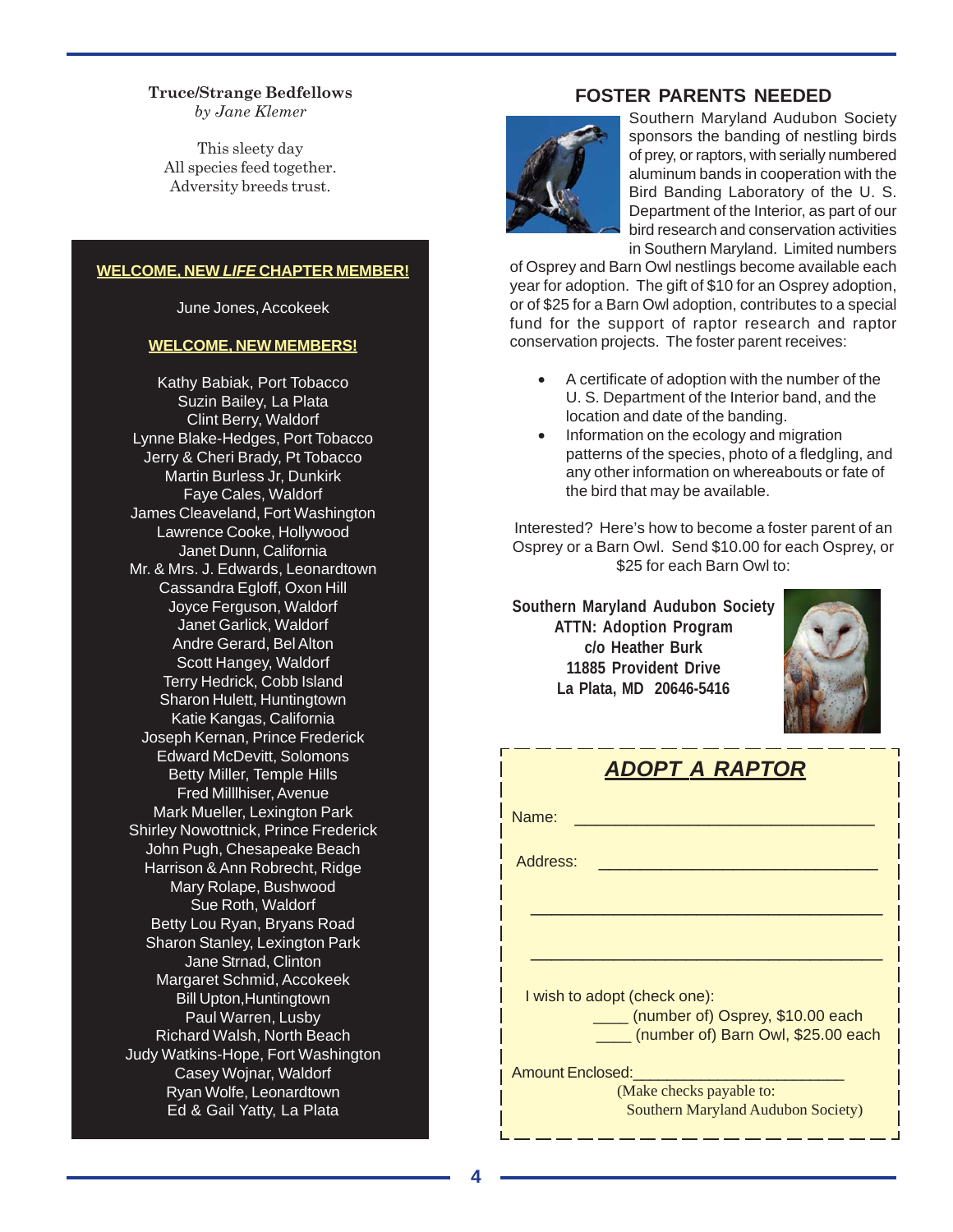

Cooper's Hawk - Charles MD photo by George Jett

### Events continued from page 6

**MARCH 6 – Saturday – 8 p.m.**

**Owl Prowl, Charles County.** Field Trip

Leader: Mike Callahan (301-259-2162, raptorsrule@juno.com). On this night hike we will listen and look for owls in Charles County. Due to the sensitivity of possible nesting owls, the meeting location will be given when you call leader Mike Callahan at 301-259-2162 to sign up. *Youths especially welcome!* RSVP required.

## **MARCH 13 – Saturday –**

**Southern Prince George's County.** Field Trip *"LATE WINTER AND RESIDENT BIRDS"*

Leader: Fred Shaffer (410-721-1744, glaucousgull@verizon.net). Visit a variety of habitats along the Patuxent River in Southern Prince George's County. This section of the County includes some of the best habitat. We will check for waterfowl along the Patuxent, winter sparrows and grassland birds at Milltown Landing and Merkle, and visit a variety of other locations along the river depending upon conditions. Call the leader for reservations or additional information at 410-721-1744. This will be a 3/4 day trip finishing by mid-afternoon. RSVP required.

#### **MARCH 20 – Saturday - 8 a.m. - noon**

Patuxent River Naval Air Station, St. Mary's County. Field Trip *"LATE WINTER LAND BIRDS, WATERFOWL"*

Leader: Dean Newman (240-895-7321, dean.newman@verizon.net). Meet at the Park & Ride lot across the street from the Lexington Park Post Office on Tulagi Place. This trip has produced Lapland Longspur, Snow Bunting, Short-eared Owl, and waterfowl in the past. Call the leader for reservations and security details before February 28. You must sign up for this trip in advance and provide your social security number. Facilities and no fee.

#### ○○○○○○○○○○○○○○○○○○○○○○○○○○○○○○○○○○○○○○○○○○○○ ○○○○○○○○○○○○○○○○○○○○○○○○ **MEMBERSHIP APPLICATION**

- Please enroll me as a member of the Audubon Family and **the Southern Maryland Audubon Society**. I will receive the chapter newsletter, *The Osprey*, and all my dues will support environmental efforts in Southern Maryland.
- Please enroll me as a member of **the National Audubon Society**. My membership will also include membership in the Southern Maryland Audubon Society. I will receive National's *Audubon Magazine*, the chapter newsletter, and support national and local environmental causes. A fraction of my dues will be returned to the local chapter.

| Name<br>_______ | ____                                   | _______   |
|-----------------|----------------------------------------|-----------|
| Cit             | State<br>$\overline{ }$<br>___________ | _________ |

I **DO**  $\Box$  do **NOT** wish to receive *The Osprey* electronically. My e-mail address is: (electronic delivery saves SMAS printing and mailing costs.)

| <b>Chapter-Only Dues</b> (new/renewal)                  |
|---------------------------------------------------------|
| Make check payable to Southern Maryland Audubon Society |
|                                                         |

- Individual/Family \_\_1yr \$20 \_\_2yr \$38 \_\_3yr \$56
- $\Box$  Senior/Student  $\Box$ 1yr \$15  $\Box$ 2yr \$28  $\Box$ 3yr \$42
- Individual Lifetime Membership \_\_\_\_\_\_\$500 Senior (over 62) \_\_\_\_\_\_\_ \$250

**National Dues, Make check payable to National Audubon Society** -- Chapter code #C9ZL000Z

 $\Box$  Introductory Offer - 1 year \$20

 $\Box$  Senior/Student \$15

|             |  |  |                       |  |  |  |  | Mail to: Southern Maryland Audubon Society, Attn: Membership |  |
|-------------|--|--|-----------------------|--|--|--|--|--------------------------------------------------------------|--|
| P.O.Box 181 |  |  |                       |  |  |  |  |                                                              |  |
|             |  |  | Bryans Road, MD 20616 |  |  |  |  |                                                              |  |